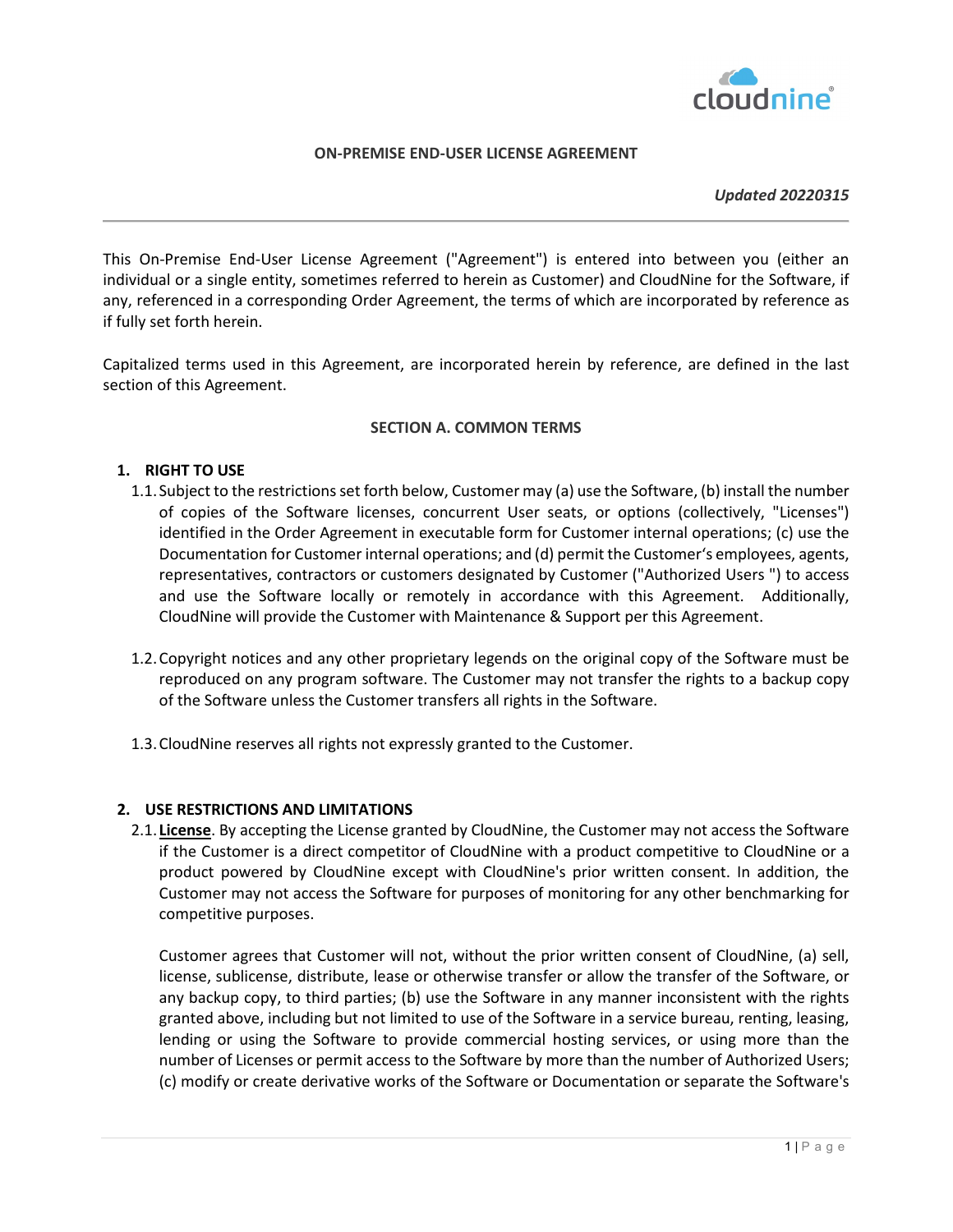

component parts for use on more than one device; or (d) unless expressly permitted under applicable law without the possibility of contractual waiver, attempt to decompile, disassemble or reverse engineer the Software, or otherwise attempt to (i) derive source code or underlying ideas, algorithms, structure or organization from the Software or (ii) defeat, avoid, bypass, remove, deactivate or otherwise circumvent any software protection mechanisms in the Software, including without limitation any such mechanism used to restrict or control the functionality of the Software.

Customer may use the Software only for the Customer's internal business purposes and shall not interfere with or disrupt the integrity or performance of the Software or the data contained therein or attempt to gain unauthorized access to the Software.

- 2.2.**Right to Use for Service Providers**. Notwithstanding the terms herein, if the Customer is a Program Member, Customer is granted the additional revocable right to use the Authorized Products to provide services to Customer customers in the ordinary course of Customer business. Customer may permit Customer's clients' use of the Licensed Software only per the rights and restrictions of the terms set forth herein.
- 2.3.**Reactivation**. THERE MAY BE TECHNOLOGICAL MEASURES IN THE PROGRAM THAT ARE DESIGNED TO PREVENT UNLICENSED USE OF THE PROGRAM. The Customer understands that the Customer may need to activate or reactivate the Software from time to time.
- 2.4.**Transfer or Assignment**. The Customer may not assign this Agreement without the prior written approval of CloudNine. Still, it may be assigned without Customer consent by CloudNine to (i) a parent or subsidiary, (ii) an acquirer of assets, or (iii) a successor by merger. Any purported assignment in violation of this section shall be void. Any actual or proposed change in control of Customer that would result in a direct competitor of CloudNine directly or indirectly owning or controlling 50% or more of Customer shall entitle CloudNine to terminate this Agreement for cause immediately upon written notice.

Any permitted transfer of the Software must include the Software and Documentation, any backup copies, any Updates, and Upgrades, if applicable, and a copy of this Agreement. Written notice of the permitted transfer must be sent by Customer to CloudNine within fifteen (15) business days of the transfer, specifying the new licensee, who must agree in writing to be bound by the terms and conditions of this Agreement. CloudNine may assign this Agreement to any Affiliate or successor on notice to Customer. As a condition to assignment, each Party's assignee must agree in writing to assume and be bound by all terms and conditions of this Agreement.

2.5.**Customer Responsibilities**. The Customer is responsible for all activity occurring under Customer User accounts. Furthermore, Customer shall abide by all applicable local, state, national and foreign laws, treaties, and regulations in connection with Customer use of the Software, including those related to data privacy, international communications, and the transmission of technical or personal data.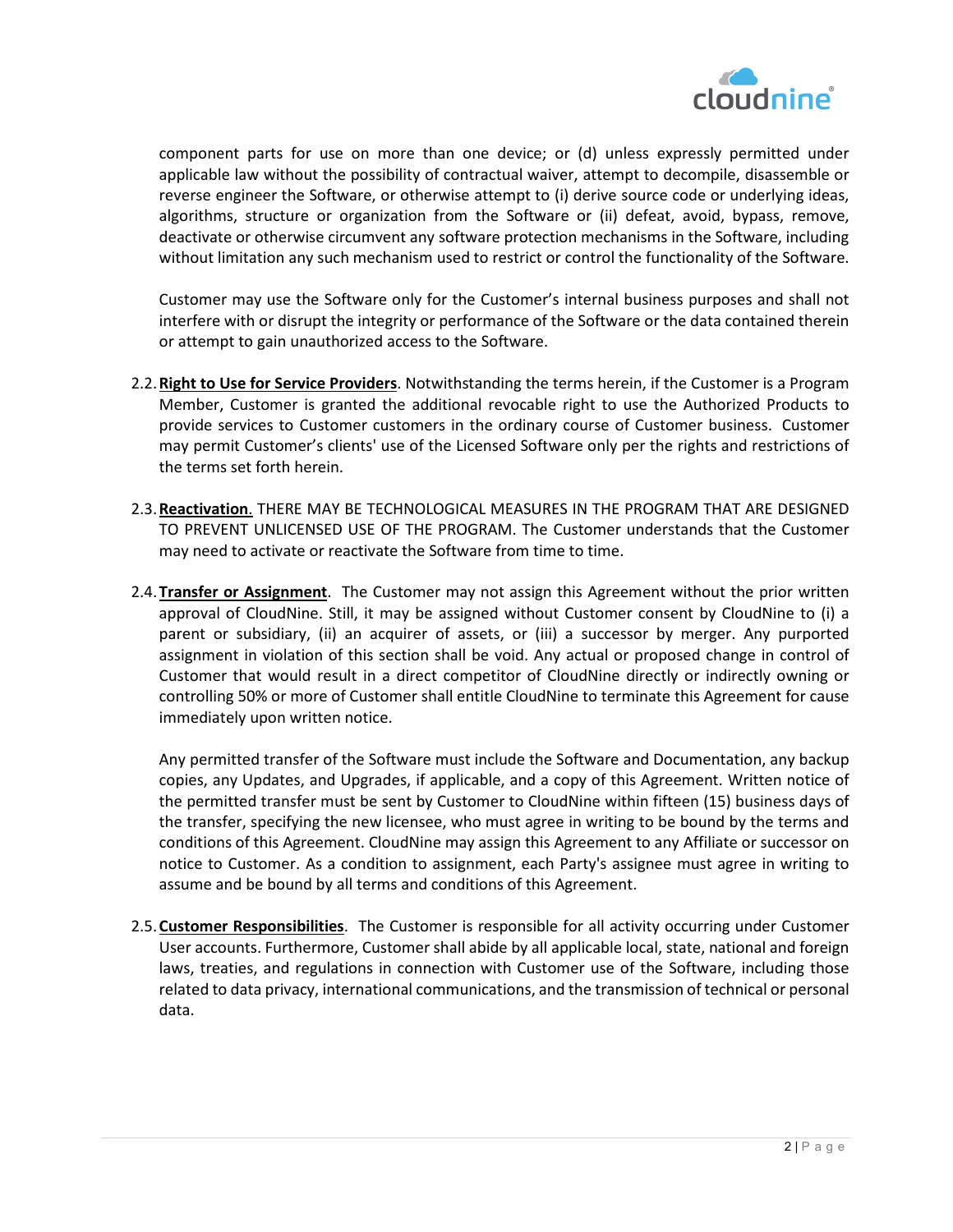

## **3. PHONE HOME CAPABILITY**

CloudNine Software may include a "phone home" feature that summarizes basic configuration and operational information, such as version number, and periodically send this information via the internet to CloudNine. The content transmitted contains no user-stored data – only information about the version. The Customer acknowledges and accepts this feature as part of this Agreement. Usage-based licensees agree to have this feature report, the case number and volume of data, and basic configuration and operational information, such as version number.

## **4. INTELLECTUAL PROPERTY OWNERSHIP**

CloudNine alone (and its licensors, where applicable) shall own all right, title and interest, including all related Intellectual Property Rights, in and to the CloudNine technology, the Content, and the Service and any suggestions, ideas, enhancement requests, feedback, recommendations or other information provided by Customer or any other party relating to the Service. This Agreement is not a sale and does not convey to Customer any ownership rights in or related to the Service, the CloudNine technology, or the Intellectual Property Rights owned by CloudNine. The CloudNine name, the CloudNine™ or CloudNine logo, and the product names associated with the Service are trademarks of CloudNine or third parties, and no right or license is granted to use them.

Each Party shall retain ownership of all its Marks and other intellectual property rights. Subject to the terms and conditions of this Agreement, each Party grants to the other a limited, non-exclusive, and non-transferable right and license to use, reproduce and display each other's Marks in connection with the performance of this Agreement. A party's use of the other's Marks shall be in accordance with the specifications provided for such use by the Party whose Marks are being used. If such specifications are not provided, the Party whose Marks are being used may provide specifications regarding the use of their Mark.

# **5. COPYRIGHT, PROPRIETARY INFORMATION, AND CONFIDENTIALITY**

CloudNine and its suppliers reserve all of the rights with respect to the Software, Documentation, and any copies under all applicable national and international laws and treaties for the protection of Intellectual Property Rights, including, but not limited to, trade secrets, copyrights, trademarks, and patents. Any rights not expressly granted to Customer in this Agreement are retained by CloudNine and its suppliers. Except as otherwise provided in this Agreement, Customer shall not cause or permit unauthorized copying, reproduction, or disclosure of any portion of the Software or Documentation, or the delivery or distribution of any part thereof, to any third party, for any purpose, without the prior written permission of CloudNine. This restriction shall continue beyond the termination of this Agreement.

5.1. "Confidential Information" means all information disclosed by a party ("Disclosing Party") to the other Party ("Receiving Party"), whether orally or in writing, that is designated as confidential or that reasonably should be understood to be confidential given the nature of the information and the circumstances of the disclosure. Confidential Information excludes information that: (i) is or becomes generally known to the public; (ii) was known to the Receiving Party prior to its disclosure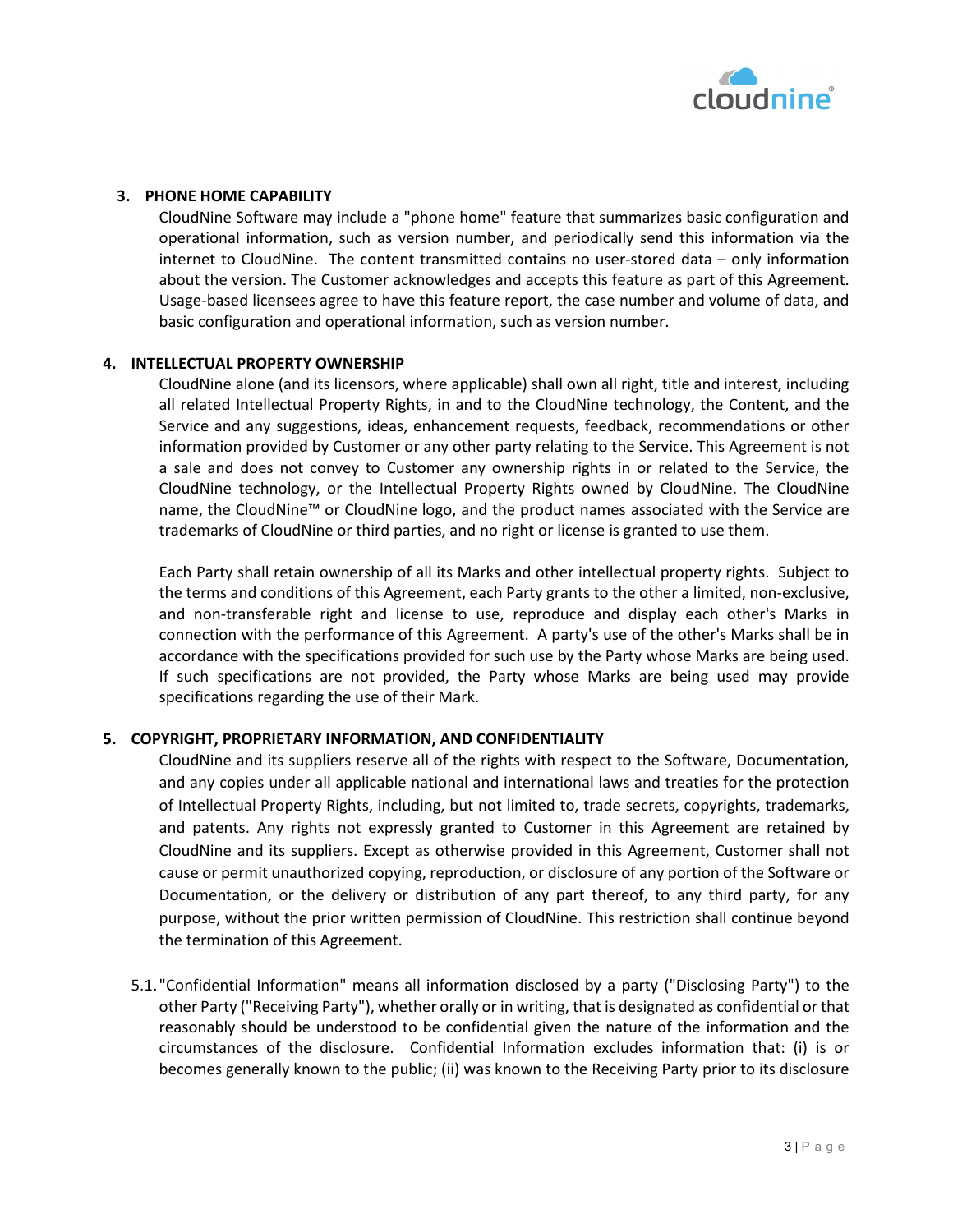

by the Disclosing Party without breach of any obligation to the Disclosing Party; (iii) is received from a third party without breach of any obligation to the Disclosing Party; or (iv) was independently developed by the Receiving Party without reference to the Disclosing Party's Confidential Information. Customer Confidential Information includes, without limitation, customer data.

The Receiving Party shall: (i) at all times protect the confidentiality of the Disclosing Party's Confidential Information using no less than reasonable care; and (ii) not use Confidential Information of the Disclosing Party except to the extent necessary to exercise its rights or fulfill its obligations under this Agreement. To the extent necessary under this Agreement, the Receiving Party may disclose the Confidential Information of the Disclosing Party to the Receiving Party's employees or subcontractors who are bound by written obligations of confidentiality and non-use restrictions at least as protective as those set forth herein. In the event of a court order or government regulation compelling disclosure of any Confidential Information, the Receiving Party shall provide the Disclosing Party with prompt written notice thereof if permitted by applicable law, and shall reasonably cooperate with the Disclosing Party to seek confidential or other protective treatment. If any party becomes aware of any actual or threatened breach of this Agreement (including any threatened or actual unauthorized use or disclosure of any Confidential Information), or in the event of any loss of, or inability to account for, Confidential Information previously received, it will immediately notify the other Party in writing and will reasonably cooperate with any such other party's efforts to seek appropriate injunctive relief or otherwise investigate, prevent, or curtail such threatened or actual breach, or to recover its Confidential Information. The Receiving Party shall promptly return to the Disclosing Party or destroy (with certification of such destruction provided by the Receiving Party upon request) all Confidential Information of the Disclosing Party in its possession or control upon request from the Disclosing Party.

Each Party agrees that a threatened or actual breach of this Agreement involving unauthorized use and disclosure of Confidential Information or information protected under this Agreement could cause the other party irreparable injury not wholly compensable by monetary damages and for which the other Party may have no adequate remedy at law. Accordingly, each Party specifically agrees that the other Party may be entitled to obtain injunctive or other equitable relief to prevent or curtail any such breach, threatened or actual, without posting security and without prejudice to such other rights as may be available under this Agreement or any applicable law.

# **6. EXPORT**

CloudNine uses Software and technology that may be subject to United States export controls administered by the U.S. Department of Commerce, the United States Department of Treasury Office of Foreign Assets Control, and other U.S. agencies. The user of this Software ("User") acknowledges and agrees that the Software shall not be used, and none of the underlying information, Software, or technology may be transferred or otherwise exported or re-exported to countries as to which the United States maintains an embargo (collectively, "Embargoed Countries"), or to or by a national or resident thereof, or any person or entity on the U.S. Department of Treasury's List of Specially Designated Nationals or the U.S. Department of Commerce's Table of Denial Orders (collectively, "Designated Nationals"). The lists of Embargoed Countries and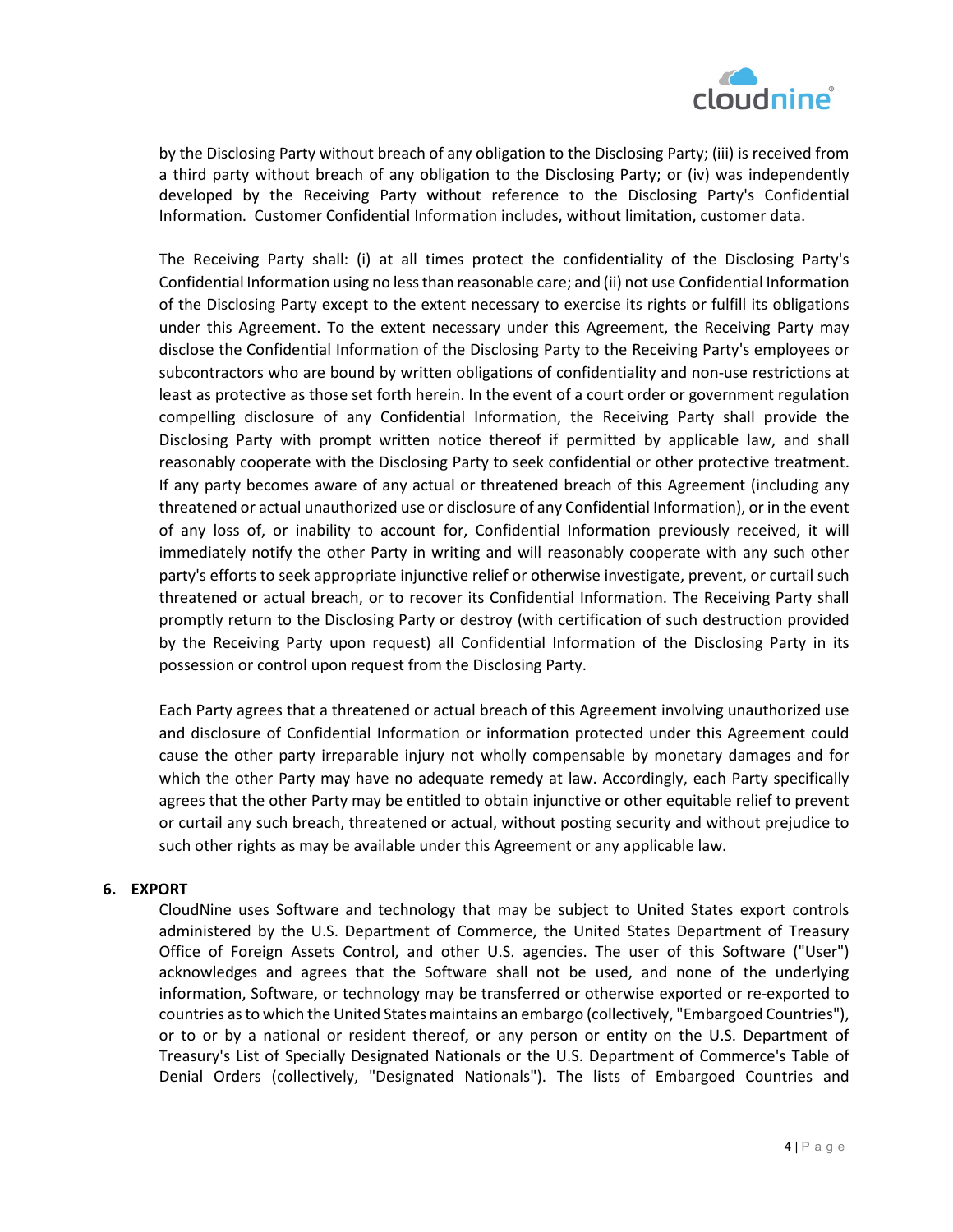

Designated Nationals are subject to change without notice. By using the Software, Customer represents and warrants that Customer are not located in, under the control of, or a national or resident of an Embargoed Country or Designated National. Customer agrees to comply strictly with all U.S. export laws and assume sole responsibility for obtaining licenses to export or re-export as may be required.

This Software may use encryption technology that is subject to licensing requirements under the U.S. Export Administration Regulations, 15 C.F.R. Parts 730-774 and Council Regulation (EC) No. 1334/2000.

CloudNine and its licensors make no representation that the Software is appropriate or available for use in other locations. If Customer uses the Software from outside the United States of America Customer are solely responsible for compliance with all applicable laws, including without limitation export and import regulations of other countries. Any diversion of the Content contrary to United States law is prohibited. None of the Content, nor any information acquired through the use of the Software, is or will be used for nuclear activities, chemical or biological weapons, or missile projects unless specifically authorized by the United States government for such purposes.

Customer will not ship, transfer or export the Software to any country, nor will Customer use the Software, in any manner prohibited by the United States Export Administration Act or any other export laws national or international, restrictions or regulations that apply to the Software. Customer agree to indemnify and hold CloudNine harmless for any violation of this provision.

# **7. U.S. GOVERNMENT RIGHTS**

The Software and Documentation are "Commercial Items" as that term is defined at 48 CFR 2.101 consisting of "Commercial Computer Software" and "Commercial Computer Software Documentation" as such terms are used in 48 CFR 12.212 or 48 CFR 227.7202, as applicable. The rights to the Software and Documentation are granted to U.S. Government end users (a) only as Commercial Items and (b) only with those rights as are granted to all other end users pursuant to the terms and conditions of this Agreement.

## **8. LIMITED WARRANTY**

- 8.1.CloudNine warrants that it has sufficient rights to grant the rights in the Software pursuant to this Agreement; CloudNine further warrants that the Software will operate substantially in accordance with its written specifications. No warranty is made that the Software will run uninterrupted or error-free. The warranty period for the Software and Documentation is ninety (90) days from the date the Software is first made available for Customer use ("Warranty Period").
- 8.2.CloudNine's and its suppliers' entire liability and Customer exclusive remedy for any breach of this limited warranty or for any other breach of this Agreement or for any other liability relating to the Software shall be, at CloudNine's option from time to time exercised subject to applicable law, (a) repair, or (b) replacement. The Customer will receive the remedy elected by CloudNine without charge, except that the Customer is responsible for any expenses Customer may incur (e.g., cost of shipping the Software to CloudNine). This limited warranty is void if failure of the Software has resulted from accident, abuse, misapplication, abnormal use, or malware. Any replacement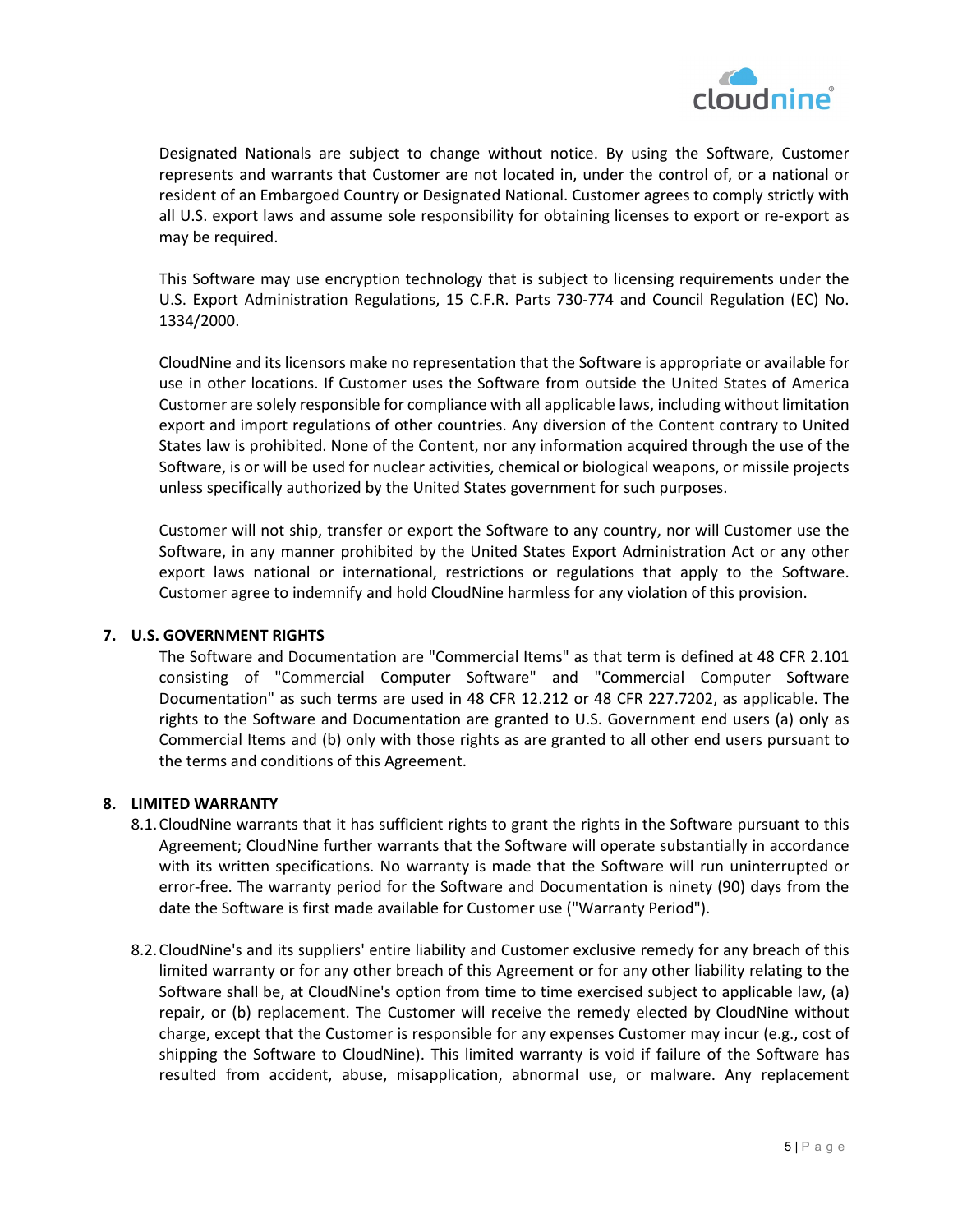

Software will be warranted for the remainder of the original warranty period or forty-five (45) days, whichever is longer, and CloudNine will use commercially reasonable efforts to provide the Customer with a remedy within a commercially reasonable time of Customer compliance with ' 'CloudNine's warranty remedy procedures. Outside of the United States, neither these remedies nor any product support services offered by CloudNine are available without proof of subscription from an authorized international source.

- 8.3.THE PRECEDING WARRANTIES ARE THE ONLY WARRANTIES RELATED TO THE PROGRAM, DOCUMENTATION, AND SUPPORT SERVICES AND ARE MADE IN LIEU OF ALL OTHER WARRANTIES AND CONDITIONS, EXPRESS OR IMPLIED, INCLUDING, BUT NOT LIMITED TO, ANY IMPLIED WARRANTIES OF MERCHANTABILITY, FITNESS FOR A PARTICULAR PURPOSE OR NON-INFRINGEMENT.
- 8.4.If an implied warranty or condition is created by Customer state/jurisdiction and federal or state/provincial law prohibits disclaimer of it, Customer also have an implied warranty or condition, BUT ONLY AS TO DEFECTS DISCOVERED DURING THE WARRANTY PERIOD. AS TO ANY DEFECTS DISCOVERED AFTER THE WARRANTY PERIOD, THERE IS NO WARRANTY OR CONDITION OF ANY KIND. Some states/jurisdictions do not allow limitations on how long an implied warranty or condition lasts, so the above limitation may not apply to the Customer. This limited warranty gives the Customer specific legal rights. The Customer may have other rights which vary from state/jurisdiction to state/jurisdiction.
- 8.5.CloudNine is acting on behalf of its suppliers for the purpose of disclaiming, excluding, and/or limiting obligations, warranties, and liability as provided in this Agreement, but in no other respects and for no other purpose.

### **9. LIMITATION OF LIABILITIES**

IN NO EVENT WILL CLOUDNINE, ITS PROGRAM DEVELOPERS OR SUPPLIERS HAVE ANY OBLIGATION OR LIABILITY (WHETHER IN TORT, CONTRACT, WARRANTY, OR OTHERWISE AND NOTWITHSTANDING ANY FAULT, NEGLIGENCE, PRODUCT LIABILITY, OR STRICT LIABILITY), FOR ANY INDIRECT, INCIDENTAL, SPECIAL, OR CONSEQUENTIAL DAMAGES, INCLUDING BUT NOT LIMITED TO, LOST REVENUE, LOSS OF OR DAMAGE TO DATA, PROFITS OR BUSINESS INTERRUPTION LOSSES, SUSTAINED OR ARISING FROM OR RELATED TO THE PROGRAM, DOCUMENTATION OR SERVICES, EVEN IF ADVISED OF THE POSSIBILITY OF SUCH DAMAGES. CLOUDNINE'S LIABILITY FOR ANY REASON AND UPON ANY CAUSE OF ACTION SHALL AT ALL TIMES AND IN THE AGGREGATE AMOUNT BE LIMITED TO THE AMOUNT ACTUALLY PAID BY CUSTOMER TO CLOUDNINE UNDER THIS AGREEMENT. NO ACTION OR PROCEEDING AGAINST CLOUDNINE MAY BE COMMENCED MORE THAN ONE YEAR AFTER THE CLAIM ARISES EXCEPT FOR CLOUDNINE CLAIMS RELATING TO THE COLLECTION OF FEES DUE AND PAYABLE BY THE CUSTOMER. THIS SECTION SHALL SURVIVE FAILURE OF AN EXCLUSIVE REMEDY.

Some states/jurisdictions do not allow the exclusion or limitation of incidental or consequential damages, so the above limitation or exclusion may not apply to Customer or CloudNine.

### **10. MUTUAL INDEMNIFICATION**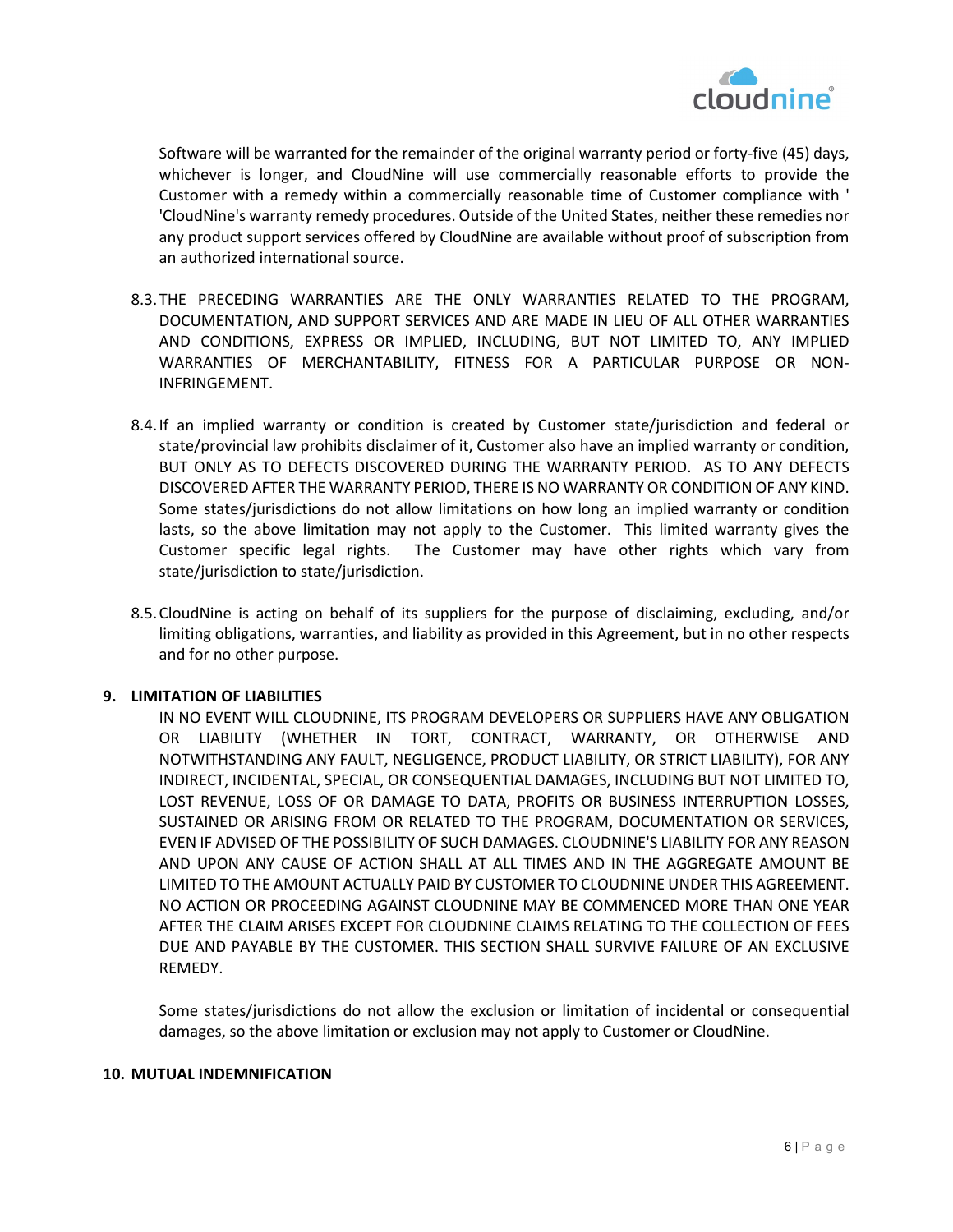

The Customer shall indemnify and hold CloudNine, its licensors and each such Party's parent organizations, subsidiaries, affiliates, officers, directors, employees, attorneys and agents harmless from and against any and all claims, costs, damages, losses, liabilities and expenses (including attorneys' fees and costs) arising out of or in connection with: (i) a claim alleging that use of the a 'customers' data infringes the rights of, or has caused harm to, a third party; (ii) a claim, which if true, would constitute a violation by the Customer of its representations and warranties; or (iii) a claim arising from the breach by Customer or Customer Users of this Agreement, provided in any such case that CloudNine (a) gives written notice of the claim promptly to theCustomer; (b) gives Customer sole control of the defense and settlement of the claim (provided that Customer may not settle or defend any claim unless Customer unconditionally release CloudNine of all liability and such settlement does not affect CloudNine's business or Software); (c) provides to the Customer all available information and assistance; and (d) has not compromised or settled such claim.

CloudNine shall indemnify and hold the Customer and its parent organizations, subsidiaries, affiliates, officers, directors, employees, attorneys and agents harmless from and against any and all claims, costs, damages, losses, liabilities and expenses (including attorneys' fees and costs) arising out of or in connection with: (i) a claim alleging that the Program, Software or Documentation infringes the Intellectual Property Rights of a third party; (ii) a claim, which if true, would constitute a violation by CloudNine of its representations or warranties; or (iii) a claim arising from breach of this Agreement by CloudNine; provided that the Customer (a) promptly give written notice of the claim to CloudNine; (b) give CloudNine sole control of the defense and settlement of the claim (provided that CloudNine may not settle or defend any claim unless it unconditionally releases the Customer of all liability); (c) provide to CloudNine all available information and assistance; and (d) have not compromised or settled such claim. CloudNine shall have no indemnification obligation, and the Customer shall indemnify CloudNine pursuant to this Agreement, for claims arising from any infringement arising from the combination of the Program with any of the Customer products, service, hardware or business process(es) not approved by or intended by CloudNine to be combined with such products, service, hardware or business process(es).

# **11. MISCELLANEOUS**

- 11.1. **General.** No text or information set forth on any other purchase order, preprinted form, or document (other than a CloudNine Order Agreement or Master Services Agreement, if applicable) shall add to or vary the terms and conditions of this Agreement.
- 11.2. **Governing Law.** Any action, suit, or proceeding arising under or in connection with this Agreement must be commenced within one (1) year after the claim or cause of action arises. This Agreement shall be governed in all respects by the laws of the State of Texas without regard to conflicts of law. The United Nations Convention on Contracts for the International Sale of Goods does not apply.
- 11.3. **Severability**. If any term of this Agreement is held invalid or unenforceable for any reason, the parties agree that such invalidity will not affect the validity of the remaining provisions of this Agreement, and further agree to substitute for the invalid provision a valid provision that most closely approximates the intent and economic effect of the invalid provision.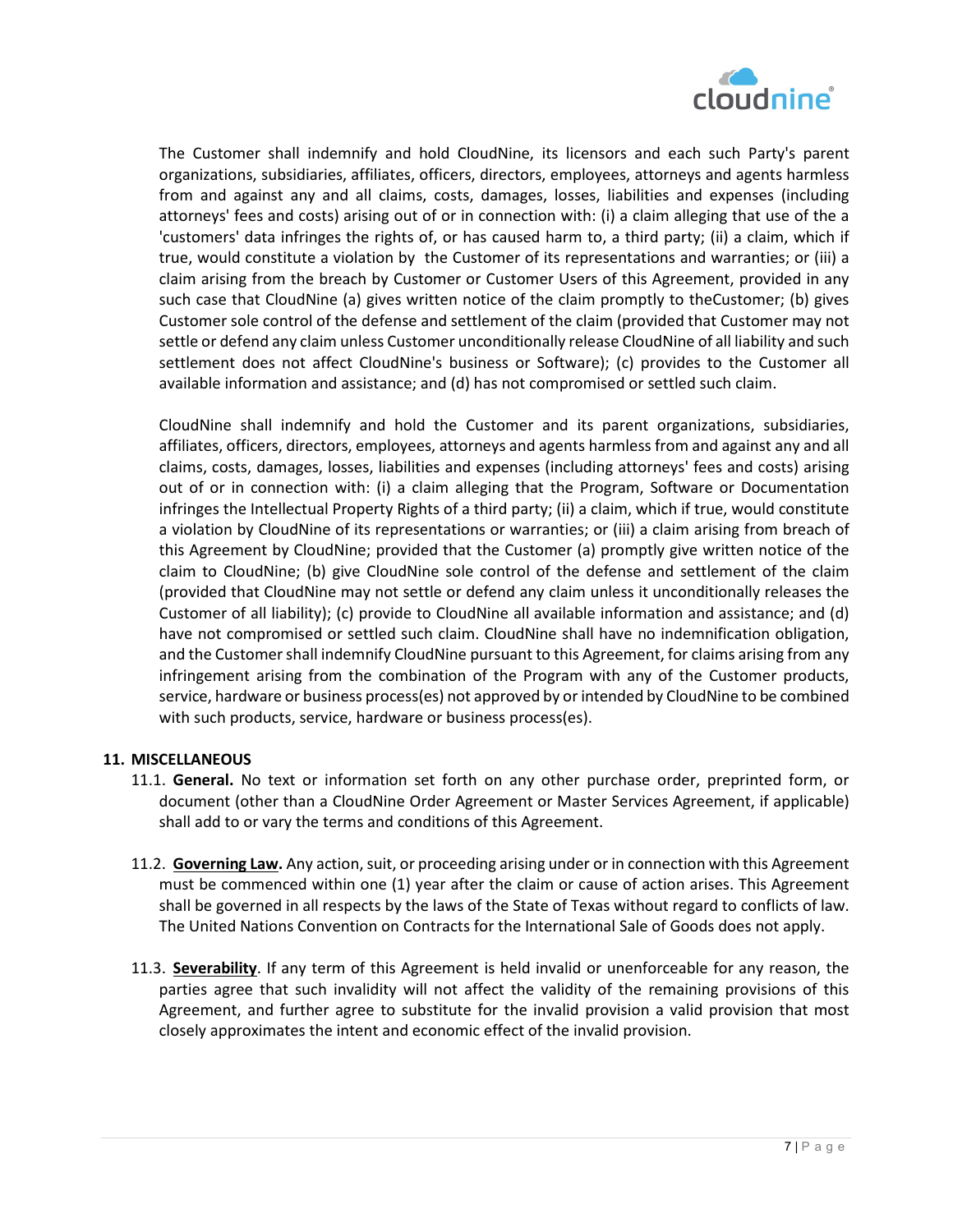

- 11.4. **Waiver.** The failure of CloudNine to enforce any right or provision in this Agreement shall not constitute a waiver of such right or provision unless acknowledged and agreed to by CloudNine in writing. All waivers must be done in writing, and then only by persons executing this Agreement or other duly authorized agents or representatives. The waiver by either Party of a breach or a violation of any provision of this Agreement shall not operate as or be construed to be a waiver of any subsequent breach or violation.
- 11.5. **Compliance with Rights Granted**. Customer agrees that, upon request from CloudNine or CloudNine's reseller, Customer will within thirty (30) days fully document and certify any and all use of the Software at the time of the request is in conformity with Customer valid and authorized rights granted from CloudNine.
- 11.6. **Entire Agreement**. This Agreement is the entire agreement between Customer and CloudNine relating to the Software and the Services (if any) and supersedes all prior or contemporaneous oral or written communications, proposals, and representations with respect to the Software, the Services, or any other subject matter covered by this Agreement.
- 11.7. **Parties Bound.** This Agreement shall be binding upon and shall inure to the benefit of the parties hereto and their respective legal representatives, heirs, legatees, successors, and permitted assignees.
- 11.8. **Force Majeure**. Except with respect to Customer obligation to make timely payments, neither Party shall be held responsible for any delay or failure in performance to the extent that such delay or failure is caused by fires, strikes, embargoes, explosions, earthquakes, floods, wars, water, the elements, labor disputes, government requirements, civil or military authorities, acts of God or by the public enemy, inability to secure raw materials or transportation, facilities, acts or omissions of carriers or suppliers, or other causes beyond its control whether or not similar to the foregoing.
- 11.9. **Notices.** CloudNine may give notice by means of written communication sent by first-class mail or pre-paid post to Customer address on record in CloudNine's or CloudNine Reseller's account information. Such notice shall be deemed to have been given when received by the Customer (by mail or email). Customer may give notice to CloudNine (such notice shall be deemed given when received by CloudNine) at any time by any of the following: letter sent by confirmed facsimile to CloudNine at the following fax numbers (whichever is appropriate): (713) 462-6463; letter delivered by nationally recognized overnight delivery service or first class postage prepaid mail to CloudNine at the following addresses (whichever is appropriate): CloudNine, 12848 Queensbury Lane, Suite 208; Houston, Texas 77024, in either case, addressed to the attention of: President and CEO.

### **12. INDEPENDENT CONTRACTOR**

All work performed under the Agreement by a party shall be performed as an independent contractor and not as an agent of the other. No persons furnished by either Party shall be considered the other Party's employees or agents, and each Party shall be responsible for its own and its 'employees' compliance with all laws, rules, and regulations involving employment of labor, working conditions, payment of wages, and payment of taxes, such as unemployment, social security, and other payroll taxes, including applicable contributions from such persons when required by law.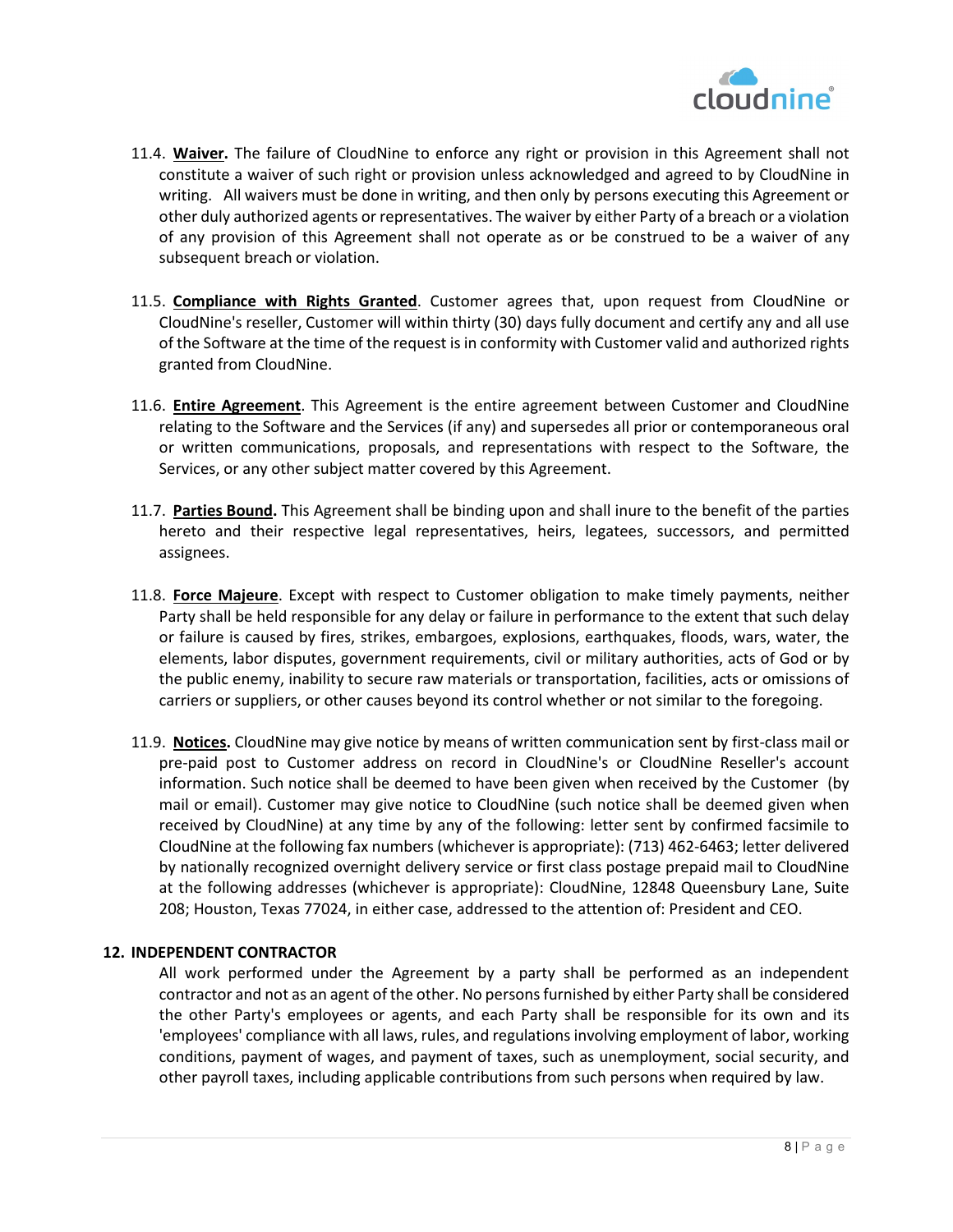

## **13. DEFINITIONS**

**Affiliate** means a corporation, partnership, or other legal entity that controls, is controlled by, or is under common control with that Party, either directly or through another Affiliate, but only while that control relationship exists; "control" of an entity means the power to direct the management and policies of that entity through a controlling vote on the board of directors or similar governing body of that entity or the ownership of interests entitled to more than fifty percent (50%) of the votes of that entity.

**Agent Workstation or Seat** means a micro-computing unit or other assemblages of computer equipment that is enabled to allow the use of the Licensed Software by a maximum of one (1) agent at any given time. An Agent Workstation may be configured to allow multiple agents working in shifts to use the Licensed Software, provided that it is not enabled for concurrent use. Once enabled, a workstation is defined as an Agent Workstation until disabled, whether or not it is in active use by any End User-agent.

**Authorized Users** means Customer employees, agents, representatives, contractors or customers whom Customer provide access to the Software.

**Covered Softwares** means any current Software that Customer have licensed pursuant to this Agreement that is a currently supported Software version for the numbers of Licenses set forth on the current Order Agreement. Supported versions include the current version and the prior two (2) minor releases (Updates) of the Software.

**CPU** means a single computer, a central processing unit or logical partition (if a computer or server has more than one processor or logical partition).

**Documentation** means written guides in any form or media describing the use and operation of a Software, together with any related supporting documentation.

**Fix(es)** means a Workaround and/or additional or replacement lines of software code provided by CloudNine to remedy a defect in the Software that caused it to not operate substantially in accordance with its written specifications.

**Intellectual Property Rights** means all current and future patents, patent applications (including, without limitation, all reissues, divisions, renewals, extensions, continuations and continuations-inpart), copyrights (including but not limited to rights in audiovisual works and moral rights), trade secrets, trademarks, service marks, trade names, and all other intellectual property rights and proprietary rights, whether arising under the laws of the United States or any other country, state or jurisdiction.

**Maintenance & Support** means the delivery of Updates and technical support to be provided pursuant to the terms of this Agreement repairing or replacing Software that does not operate in accordance with its written specifications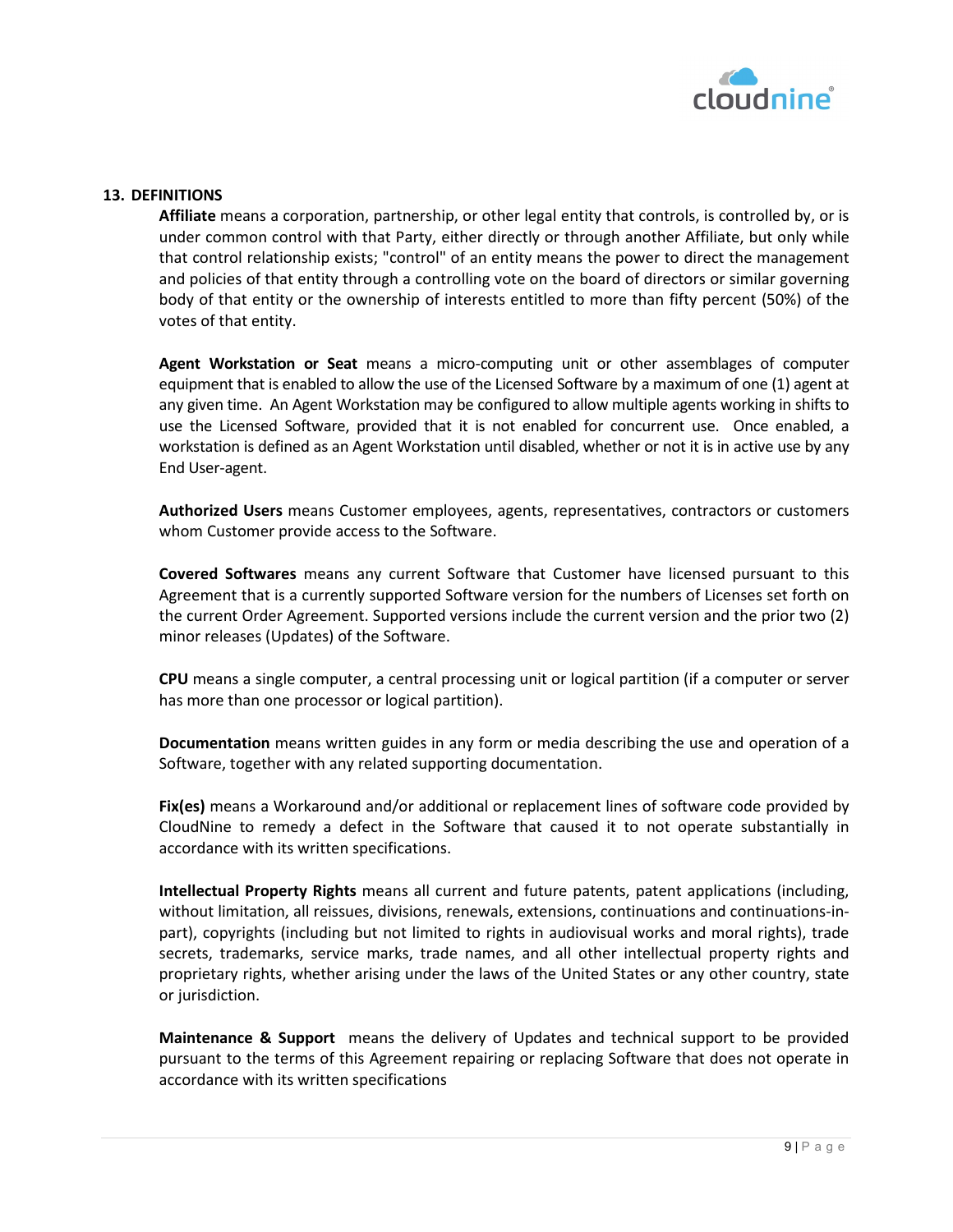

**Order Agreement** means that document setting forth the number of units, Subscription Fees associated with the Software. The Order Agreement may be a paper form or may be comprised of an order form, order agreement proposal, quote or the online form Customer completed or the information Customer provided verbally, when ordering a Software and any confirmation of the information Customer provided, including but not limited to Customer election with regard to Term, and is a part of this Agreement. The Order incorporates by reference this End User License Agreements and Terms.

**Partner Software Member** means a legal entity or individual that has been granted permission by way of executing a Partner Software Agreement to promote, sell or otherwise distribute CloudNine's products.

**Software means all CloudNine software including, but not limited to, CloudNine LAW, CloudNine Explore, CloudNine Concordance, CloudNine Review, CloudNine ESI Analyst CloudNine Collection, CloudNine Data Wrangler, CloudNine Insight, CloudNine Connect, and CloudNine Discovery Portal as well as associated media and Internet-based services**

**Problem** means Software that does not operate substantially in accordance with its written specifications; or Documentation that is not correct.

**Service Provider** means a legal entity or individual that rents, **subscribes, or licenses** software applications from CloudNine or other third-party companies that package it with service and/or other Software for sale to its customers.

**Software** means computer programs identified herein or on any associated Order Agreement, in machine-readable form for use on designated CPU(s) or by Authorized Users including (1) the original and all whole or partial copies, (2) components, (3) audio-visual content (such as images, text, recordings, or pictures), (4) related software materials, and (5) software use documents or keys, and documentation. The Software does not include any version of Source Code and any operating system software installed on the CPU

**Source Code** means a high-level program that is not machine-readable.

**Start Date** means the date the user or Customer executes the Order Agreement or accessed the Software.

**Subscription** means a license to access and use the Software, subject to this Agreement, for a Term specified in the Order Agreement, which use is conditioned on payment of a Subscription Fee for the current period. A Subscription may be renewed by paying the Subscription Fee for the succeeding period. A Subscription includes Maintenance & Support at no additional charge.

**Subscription Fee** means the amount payable by Customer for the access and use of the Software for a period specified in the Order Agreement.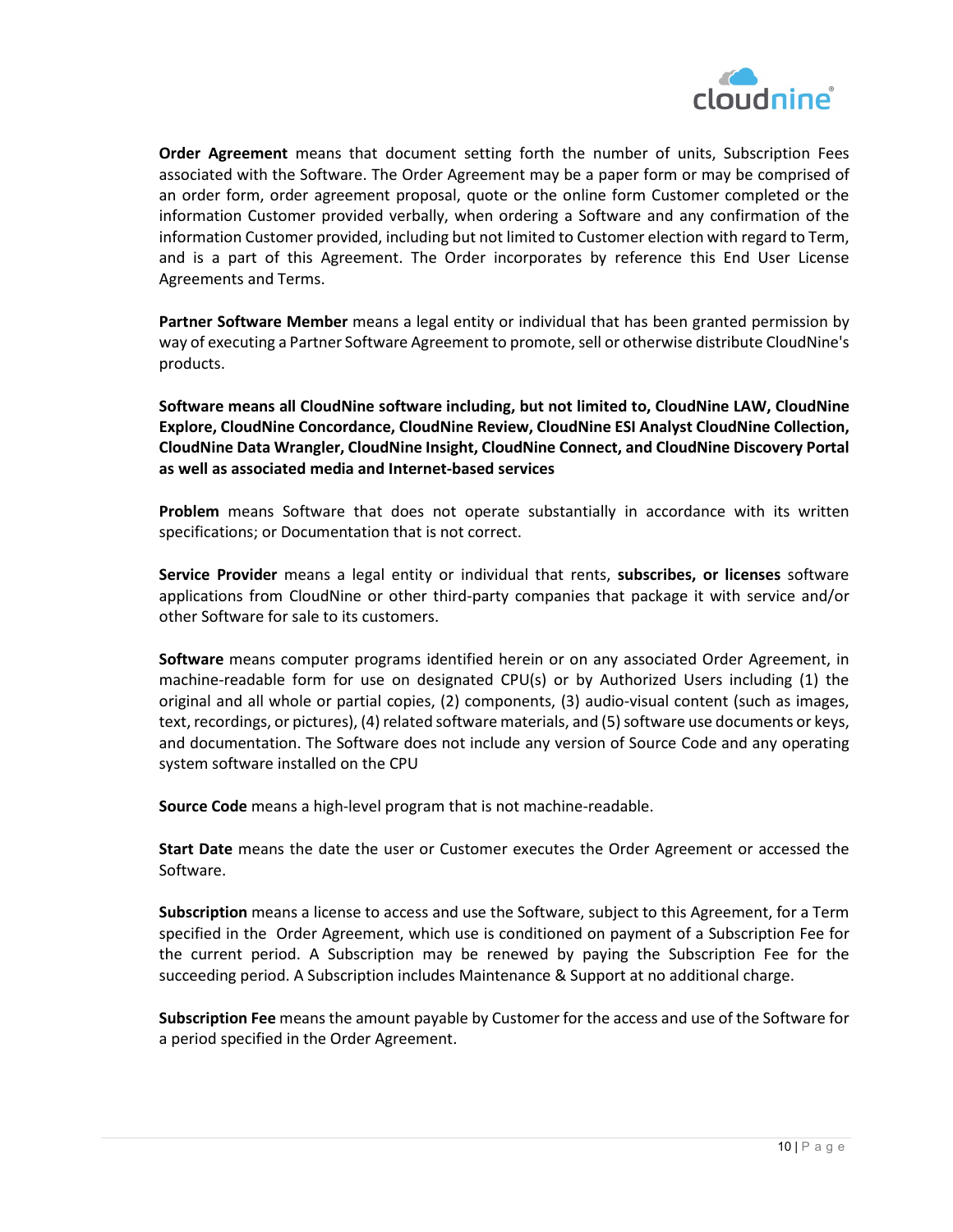

**System Administrator** means Customer employee or agent with sufficient training and experience to identify and isolate Problems and to provide sufficient information and assistance to CloudNine to be able to reproduce such Problems. The System Administrator or his/her delegate shall be the single point of contact with CloudNine when reporting Problems. CloudNine may require the Customer to appoint a new System Administrator if CloudNine reasonably determines that the System Administrator does not possess the training or experience necessary to perform the required functions of the System Administrator or cannot communicate effectively with ' 'CloudNine's support personnel.

**Updates** mean subsequent releases of Software which are generally made available for supported Software, other than media and handling charges, to add new features and add other enhancements to the Software. Updates are generally designated by a change in the number appearing to the right of the initial decimal point in the Software's version number (i.e., 1.1 vs. 1.0).

**Upgrades** mean subsequent releases of the Materials that contain an improvement in the Materials that generally includes enhancements and new functionality and is generally designated by a change in the number appearing to the left of the initial decimal point in the Software's version number (i.e., 2.0 vs. 1.0). Upgrades that include Changes to the base code or platform or changes that include interoperability with other applications or functionality provided by third-party code ("Core Upgrades") may be provided at incremental additional cost to Customer.

**Workaround** means a temporary solution to a Problem.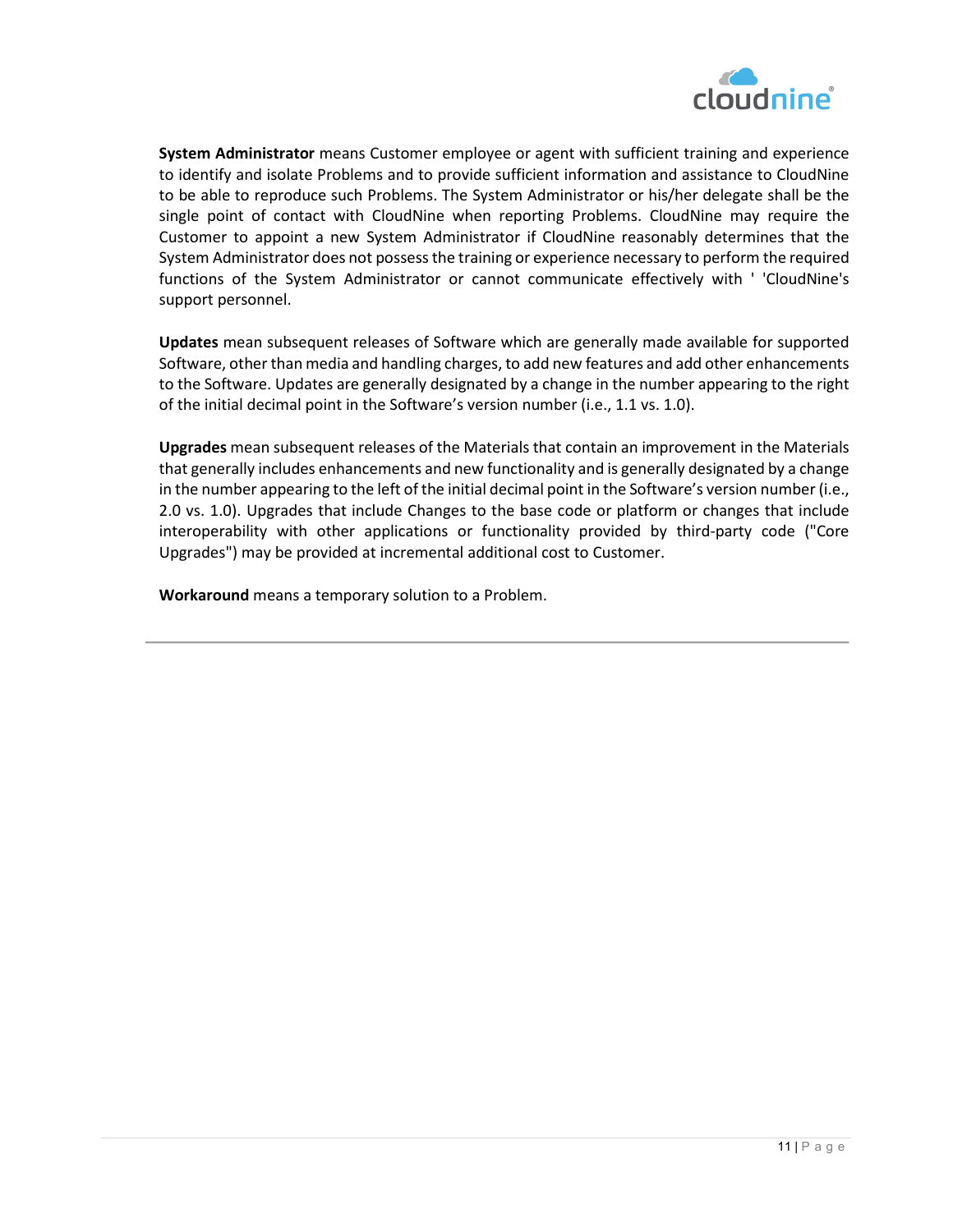

## **SECTION B. SOFTWARE PERPETUAL TERMS**

### **1. RIGHT TO USE**

CloudNine permits the Customer to use the Software only in accordance with the terms of this Agreement. Subject to Customer payment of the License Fees set forth in the Order Agreement and Customer compliance with the other terms of this Agreement, CloudNine grants to Customer a limited, personal, perpetual, non-exclusive, non-transferable, and non-assignable (except as this Agreement otherwise provides) license to use the Software and Documentation as set forth in this Agreement.

The Customer are eligible for Upgrades and Updates so long as the Customer has paid for Customer's perpetual license in full pursuant to the order terms and Customer is current in any and all payments for Maintenance.

Any lapses in payment for the Customer perpetual right or maintenance will be subject to a reinstatement fee.

## **2. TERMINATION**

If the Customer fails to pay for its perpetual license, CloudNine reserves the right to terminate the right to use.

### **SECTION C. SOFTWARE SUBSCRIPTION TERMS**

### **1. RIGHT TO USE**

CloudNine will provide the Customer with the use of CloudNine Software. Customer use of the Service shall be deemed to be the Customer agrees to abide by this Agreement. With respect to CloudNine Software as a Service products use includes a browser interface and data encryption, transmission, access, and storage.

CloudNine permits the Customer to use the Software(s) only in accordance with the terms of this Agreement. Subject to Customer payment of the Subscription Fees set forth in the Order Agreement and Customer compliance with the other terms of this Agreement, CloudNine grants to Customer a limited, personal, non-exclusive, non-transferable, and non-assignable (except as this Agreement otherwise provides) right to use the Software and Documentation during the Term as set forth in this Agreement.

# **2. TERM, TERMINATION, OR EXPIRATION OF AGREEMENT**

The term of this Agreement shall commence with the term of as outlined in the Order Agreement (the "Term"). Thereafter, the Customer may renew this agreement by written agreement. The charges to Customer subscription for any such renewal shall be at 'CloudNine's then-current prices in effect.